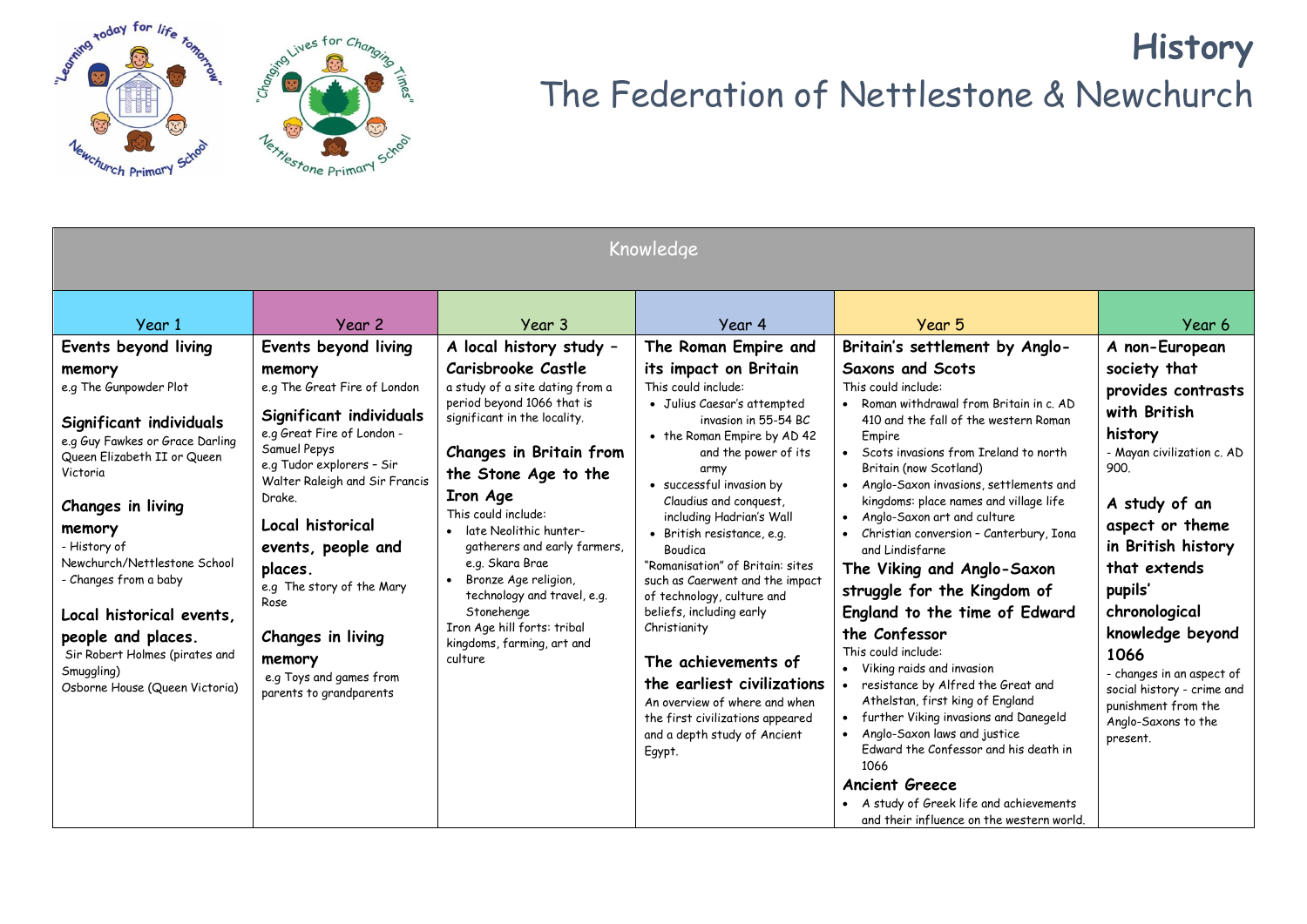| Chronological Understanding                                                                                                                                                                                                                                                                                                                                                                                                                                                                            |                                                                                                                                                                                                                                                                                                                                                                                                                                                                     |                                                                                                                                                                                                                                                                                                                                                                                                                                                                                        |                                                                                                                                                                                                                                                                                                                                                                                                                                                 |                                                                                                                                                                                                                                                                                                                                                                                                                                                                                                               |                                                                                                                                                                                                                                                                                                                                                                                                  |  |  |
|--------------------------------------------------------------------------------------------------------------------------------------------------------------------------------------------------------------------------------------------------------------------------------------------------------------------------------------------------------------------------------------------------------------------------------------------------------------------------------------------------------|---------------------------------------------------------------------------------------------------------------------------------------------------------------------------------------------------------------------------------------------------------------------------------------------------------------------------------------------------------------------------------------------------------------------------------------------------------------------|----------------------------------------------------------------------------------------------------------------------------------------------------------------------------------------------------------------------------------------------------------------------------------------------------------------------------------------------------------------------------------------------------------------------------------------------------------------------------------------|-------------------------------------------------------------------------------------------------------------------------------------------------------------------------------------------------------------------------------------------------------------------------------------------------------------------------------------------------------------------------------------------------------------------------------------------------|---------------------------------------------------------------------------------------------------------------------------------------------------------------------------------------------------------------------------------------------------------------------------------------------------------------------------------------------------------------------------------------------------------------------------------------------------------------------------------------------------------------|--------------------------------------------------------------------------------------------------------------------------------------------------------------------------------------------------------------------------------------------------------------------------------------------------------------------------------------------------------------------------------------------------|--|--|
| Year 1                                                                                                                                                                                                                                                                                                                                                                                                                                                                                                 | Year 2                                                                                                                                                                                                                                                                                                                                                                                                                                                              | Year 3                                                                                                                                                                                                                                                                                                                                                                                                                                                                                 | Year 4                                                                                                                                                                                                                                                                                                                                                                                                                                          | Year 5                                                                                                                                                                                                                                                                                                                                                                                                                                                                                                        | Year 6                                                                                                                                                                                                                                                                                                                                                                                           |  |  |
| I can put up to three<br>objects in chronological<br>order (recent history)<br>I can use words and phrases<br>like: old, new and a long<br>time ago.<br>I can tell others about<br>things that happened when I<br>was little.<br>I can recognise a story<br>that is read to me may have<br>happened a long time ago.<br>I can understand that some<br>objects belonged to the<br>past.<br>• I can retell a familiar story<br>set in the past.<br>I can explain how I have<br>changed since I was born. | I can use words and phrases<br>like: before I was born.<br>when I was younger.<br>I can use phrases and words<br>like: 'before', 'after', 'past',<br>'present', 'then' and 'now'; in<br>my historical learning.<br>I can use the words 'past'<br>and 'present' accurately.<br>I can use a range of<br>appropriate words and<br>phrases to describe the<br>past.<br>I can sequence a set of<br>events in chronological order<br>and give reasons for their<br>order. | I can describe events and<br>periods using the words: BC,<br>AD and decade<br>I can use my mathematical<br>skills to round up time<br>differences into centuries<br>and decades.<br>I can describe events from<br>the past using dates when<br>things happened.<br>I can use a timeline within a<br>specific time in history to<br>set out the order things<br>may have happened.<br>I can use my mathematical<br>knowledge to work out how<br>long ago events would have<br>happened. | I can plot recent history on<br>a timeline using centuries.<br>I can place periods of<br>history on a timeline showing<br>periods of time.<br>I can use my mathematical<br>skills to work exact time<br>scales and differences as<br>needs be.<br>• I can use dates and<br>historical language in my<br>work.<br>• I can begin to build up a<br>picture of what main events<br>happened in Britain/ the<br>world during different<br>centuries. | I can use dates and<br>historical language in my<br>work<br>I can draw a timeline with<br>different time periods<br>outlined which show<br>different information, such<br>as, periods of history, when<br>famous people lived, etc.<br>I can place features of<br>historical events and people<br>from past societies and<br>periods in a chronological<br>framework.<br>• I can create timelines which<br>outline the development of<br>specific features, such as<br>medicine; weaponry;<br>transport, etc. | I can say where a period of<br>history fits on a timeline.<br>I can place a specific event<br>on a timeline by decade.<br>I can place features of<br>historical events and people<br>from past societies and<br>periods in a chronological<br>framework.<br>I can appreciate that some<br>ancient civilizations showed<br>greater advancements than<br>people who lived centuries<br>after them. |  |  |

| Knowledge and interpretation |  |
|------------------------------|--|
|                              |  |

| Year 1                       | Year 2                       | Year 3                        | Year 4                       | Year 5                       | Year 6                        |
|------------------------------|------------------------------|-------------------------------|------------------------------|------------------------------|-------------------------------|
| • I can recount the life of  | • I can recount the life of  | I can appreciate that the     | I can explain how events     | I can describe historical    | I can summarise the main      |
| someone famous from Britain  | someone famous from Britain  | early Brits would not have    | from the past have helped    | events from the different    | events from a specific        |
| who lived in the past giving | who lived in the past giving | communicated as we do or      | shape our lives.             | period/s they are            | period in history, explaining |
| attention to wat they did    | attention to what they did   | have eaten as we do.          | I can appreciate that wars   | studying/have studied.       | the order in which key        |
| earlier and what they did    | earlier and what they did    | I can simply explain what     | have happened from a very    | I can make comparisons       | events happened.              |
| later.                       | later.                       | life would have been like for | long time ago and are often  | between historical periods;  | I can summarise how Britain   |
| • I can recognise that we    | • I can explain how my local | the early settlers.           | associated with invasion.    | explaining things that have  | has had a major influence     |
| celebrate certain events.    | area was different in the    | I can recognise that Britain  | conquering or religious      | changed and things which     | on world history.             |
| such as bonfire night,       | past.                        | has been invaded by several   | differences.                 | have stayed the same.        | I can summarise what          |
| because of what happened     | • I can recount some         | different groups over time    | I can explain that people    | I can explain the role that  | Britain may have learnt       |
| many years ago.              | interesting facts from an    | many of which would have      | who lived in the past cooked | Britain has had in spreading | from other countries and      |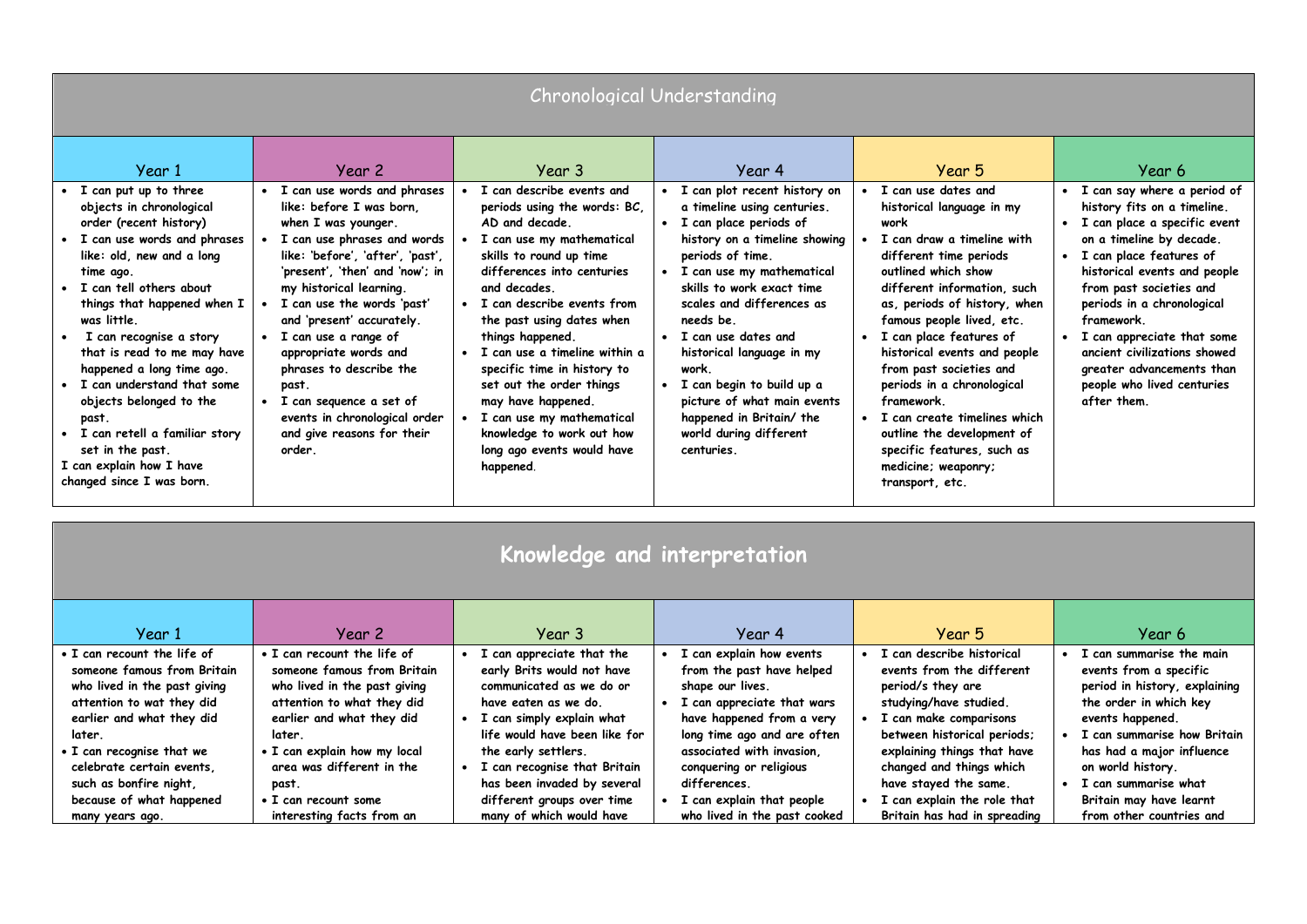| • I can understand that we<br>have a queen who rules us and<br>that Britain has had a king or<br>queen for many years.<br>• I can explain what is meant<br>by a parliament. | historical event, such as<br>where the 'Fire of London'<br>started.<br>• I can explain why Britain has<br>a special history by naming<br>some famous events and some<br>famous people.<br>• I can explain why someone in<br>the past acted in the way<br>they did.<br>• I can give examples of things<br>that are different in my life<br>from that of my grandparents<br>when they were young. |  | fought fiercely, using hand<br>to hand combat.<br>I can suggest why certain<br>events happened as they did<br>in history. |  | and travelled differently<br>and used different weapons<br>from ours.<br>I can recognise that the<br>lives of wealthy people were<br>very different from those<br>of poor people through time.<br>I can begin to appreciate<br>that how we make decisions<br>has been through a<br>Parliament for some time. |  | Christian values across the<br>world.<br>I can begin to appreciate<br>that how we make decisions<br>has been through a<br>Parliament for some time.<br>I can appreciate that<br>significant events in history<br>have helped shape the<br>country we have today. |  | civilizations through time<br>gone by and more recently.<br>I can describe features of<br>historical events and people<br>from past societies and<br>periods they have studied.<br>I can they recognise and<br>describe differences and<br>similarities/ changes and<br>continuity between different<br>periods of history.<br>I can explain how crime and<br>punishment has changed<br>over the years. |
|-----------------------------------------------------------------------------------------------------------------------------------------------------------------------------|-------------------------------------------------------------------------------------------------------------------------------------------------------------------------------------------------------------------------------------------------------------------------------------------------------------------------------------------------------------------------------------------------|--|---------------------------------------------------------------------------------------------------------------------------|--|--------------------------------------------------------------------------------------------------------------------------------------------------------------------------------------------------------------------------------------------------------------------------------------------------------------|--|------------------------------------------------------------------------------------------------------------------------------------------------------------------------------------------------------------------------------------------------------------------|--|---------------------------------------------------------------------------------------------------------------------------------------------------------------------------------------------------------------------------------------------------------------------------------------------------------------------------------------------------------------------------------------------------------|
|-----------------------------------------------------------------------------------------------------------------------------------------------------------------------------|-------------------------------------------------------------------------------------------------------------------------------------------------------------------------------------------------------------------------------------------------------------------------------------------------------------------------------------------------------------------------------------------------|--|---------------------------------------------------------------------------------------------------------------------------|--|--------------------------------------------------------------------------------------------------------------------------------------------------------------------------------------------------------------------------------------------------------------------------------------------------------------|--|------------------------------------------------------------------------------------------------------------------------------------------------------------------------------------------------------------------------------------------------------------------|--|---------------------------------------------------------------------------------------------------------------------------------------------------------------------------------------------------------------------------------------------------------------------------------------------------------------------------------------------------------------------------------------------------------|

| Historical enquiry                                                                                                                                                                                                                                                                              |                                                                                                                                                                                                                                                                                                                                                                                             |                                                                                                                                                                                                                                                              |                                                                                                                                                                                                                                                                                                                                                                                                         |                                                                                                                                                                                                                                                                                                                                                              |                                                                                                                                                                                                                                                                                                                                                       |  |  |
|-------------------------------------------------------------------------------------------------------------------------------------------------------------------------------------------------------------------------------------------------------------------------------------------------|---------------------------------------------------------------------------------------------------------------------------------------------------------------------------------------------------------------------------------------------------------------------------------------------------------------------------------------------------------------------------------------------|--------------------------------------------------------------------------------------------------------------------------------------------------------------------------------------------------------------------------------------------------------------|---------------------------------------------------------------------------------------------------------------------------------------------------------------------------------------------------------------------------------------------------------------------------------------------------------------------------------------------------------------------------------------------------------|--------------------------------------------------------------------------------------------------------------------------------------------------------------------------------------------------------------------------------------------------------------------------------------------------------------------------------------------------------------|-------------------------------------------------------------------------------------------------------------------------------------------------------------------------------------------------------------------------------------------------------------------------------------------------------------------------------------------------------|--|--|
| Year 1<br>• I can answer questions using<br>a range of<br>artefacts/photographs<br>provided.<br>• I can find out more about a<br>famous person from the past<br>and carry out some research<br>on him or her.<br>• I can find out something<br>about the past by talking to<br>an older person. | Year 2<br>• I can find out something<br>about the past by talking to<br>an older person.<br>• I can answer questions by<br>using a specific source, such<br>as an information book.<br>• I can research the life of a<br>famous Briton from the past<br>using different resources to<br>help me.<br>· I can research about a<br>famous event that happens in<br>Britain and why it has been | Year 3<br>I can say how<br>archaeologists help us<br>understand more about what<br>happened in the past.<br>I can use various sources of<br>evidence to answer<br>questions.<br>I can research a specific<br>event from the past and<br>then write about it. | Year 4<br>• I can appreciate how items<br>found belonging to the past<br>are helping us to build up an<br>accurate picture of how<br>people lived in the past.<br>• I can research more than<br>one version of an event and<br>say how they differ.<br>· I can research what it was<br>like for a child in a given<br>period from the past and<br>use photographs and<br>illustrations to present their | Year 5<br>I can test out a hypothesis<br>in order to answer a<br>question.<br>I can appreciate how<br>$\bullet$<br>historical artefacts have<br>helped us understand more<br>about British lives in the<br>present and past.<br>I can give more than one<br>reason to support a<br>historical argument.<br>I can identify and explain<br>my understanding of | Year 6<br>I can look at two different<br>versions and say how the<br>author may be attempting<br>to persuade or give a<br>specific viewpoint.<br>I can identify and explain<br>my understanding of<br>propaganda.<br>• I can describe a key event<br>from Britain's past using a<br>range of evidence from<br>different sources.<br>I can communicate |  |  |
|                                                                                                                                                                                                                                                                                                 | happening for some time.<br>• I can research the life of<br>someone who used to live in<br>our area using the Internet<br>and other sources to find out<br>about them.                                                                                                                                                                                                                      |                                                                                                                                                                                                                                                              | findings.<br>• I can give more than one<br>reason to support an<br>historical argument.<br>• I can communicate<br>knowledge and understanding<br>orally and in writing and<br>offer points of view based<br>upon what they have found<br>out.                                                                                                                                                           | propoganda                                                                                                                                                                                                                                                                                                                                                   | knowledge and understanding<br>orally and in writing and<br>offer points of view based<br>upon what I have found out.                                                                                                                                                                                                                                 |  |  |